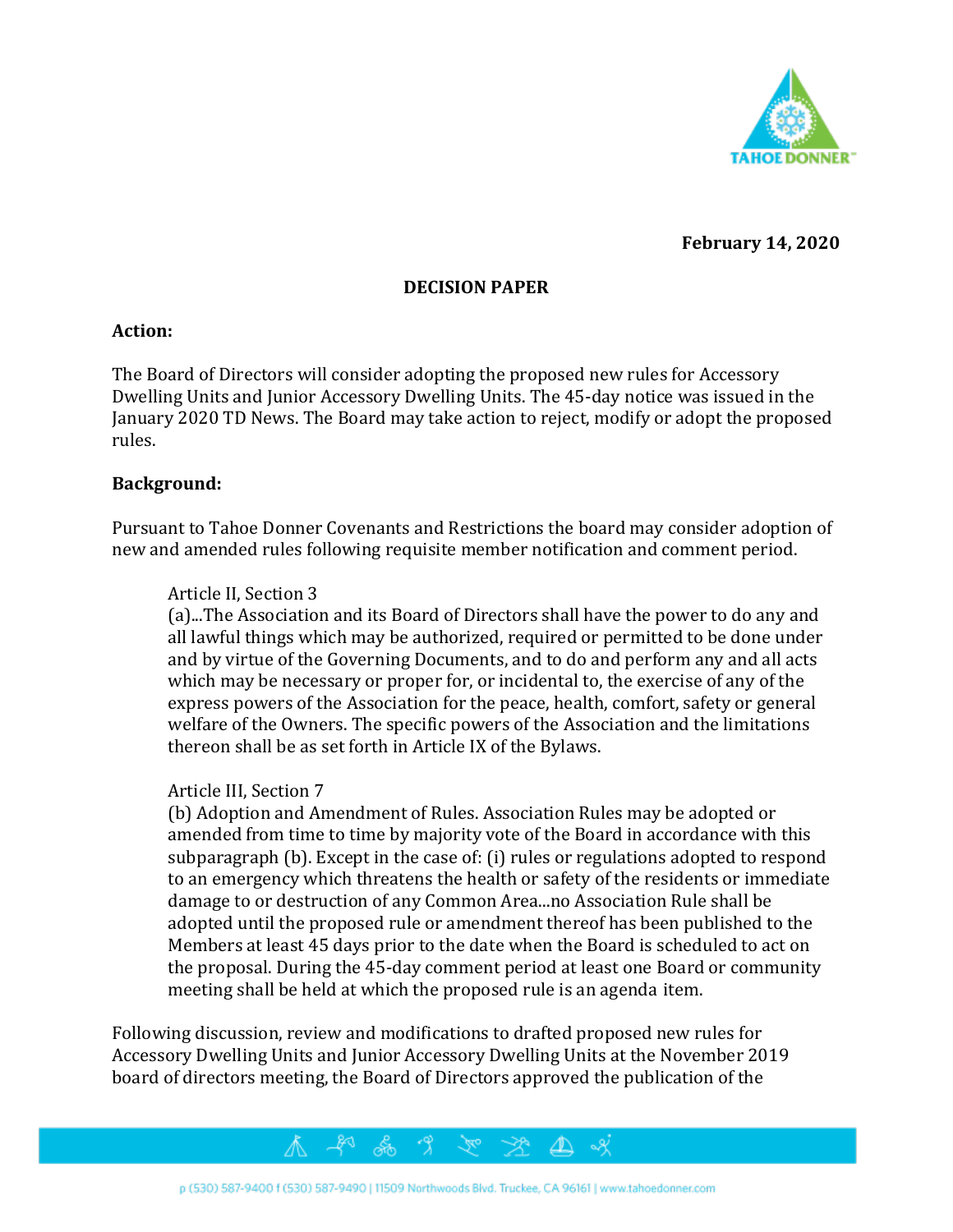

proposed new rules for Accessory Dwelling Units and Junior Accessory Dwelling Units for 45-day member notification.

The proposed new rules for Accessory Dwelling Units and Junior Accessory Dwelling Unit 45-day Notice was published in the January Tahoe Donner News and is attached for reference. The notice was posted on the 45-day notice webpage o[n www.tahoedonner.com](http://www.tahoedonner.com/) as well. Separate memos are included which includes submitted member comments received between January 1 and February 14, 2020.

The Board of Directors heard member comment relating to the 45-day notice at the January 31, 2020 board of directors meeting agenda item 7: Proposed New Rules for Accessory Dwelling Units and Junior Accessory Dwelling Unit.

At the February 12, 2020 Architectural Standards Committee meeting, the committee reviewed the comments received from the membership. The committee discussed concerns with the requirement to deed restrict the property with ADU or JADU preventing or deterring existing ADUs and JADUs to register.

Additionally, the committee discussed the potential consequences of making owners complete a deed restriction on their property when California state law has seen further changes to the ADU rules and is anticipating more changes. Following discussion, a majority of the committee member voted in in favor of recommending to the board a modification to proposed rules to remove the deed restriction requirement in the proposed new rules highlighted below.

#### 5. Short-Term Rental of an ADU or JADU:

.

If a lot has an ADU or JADU, both the primary dwelling and ADU or JADU shall be prohibited from being used as a short-term rental (a rental for term less than 30 days). As a condition of approval, the applicant shall be required to record a covenant against title to the lot, which shall set forth this restriction and confirm that this restriction shall run with the land and will bind successors in interest. This prohibition does not affect the ability of a lot owner from using the primary living area for long-term rental purposes (a rental for term more than 30 days).

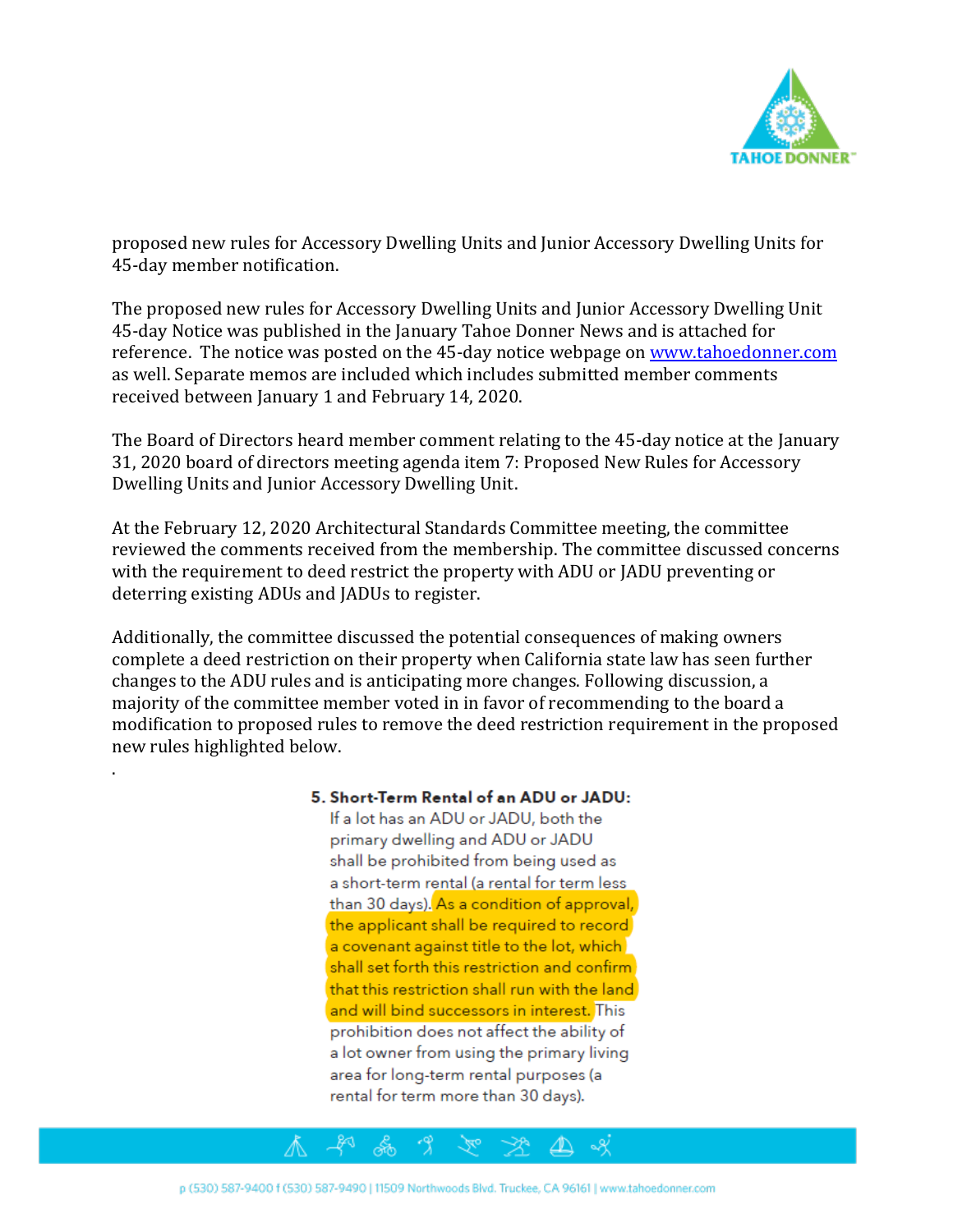

The 45-day member comment period has concluded and the Architectural Standards Committee is asking the Board of Directors to consider adopting the proposed new rules with modification by deleting the deed restriction language, "As a condition of approval, the applicant shall be required to record a covenant against title to the lot, which shall set forth this restriction and confirm that this restriction shall run with the land and will bind successors in interest." Should the board accept this recommendation, this portion of the new rules may have to go out for another 45-day notice with proposed deletion.

# **Options:**

- A. Approve Without Modifications Approve proposed new rules new rules for Accessory Dwelling Units and Junior Accessory Dwelling Units as published in the 45-day member notification. Effective date of approved new rules, February 22, 2020.
- B. Approve Recommended Modifications

Approve the proposed new rules new rules for Accessory Dwelling Units and Junior Accessory Dwelling Units with the exception of the Short-Term Rental of an ADU or JADU section. Effective date of new rules, February 22, 2020. Approve the Short-Term Rental of an ADU or JADU section to go out for a new 45 day notice period.

- C. Do not approve proposed new rules new rules for Accessory Dwelling Units and Junior Accessory Dwelling Units and go out for new 45-day notice as a result of major modifications to more sections.
- D. Do not approve new rules new rules for Accessory Dwelling Units and Junior Accessory Dwelling Units.

## **Recommendation:**

The Architectural Standards Committee is requesting the Board of Directors consider approving Option B:

Approve Recommended Modifications

- Approve the proposed new rules new rules for Accessory Dwelling Units and Junior Accessory Dwelling Units with the exception of the Short-Term Rental of an ADU or JADU section. Effective date of new rules, February 22, 2020.
- Approve the Short-Term Rental of an ADU or JADU section to go out for a new 45 day notice period.